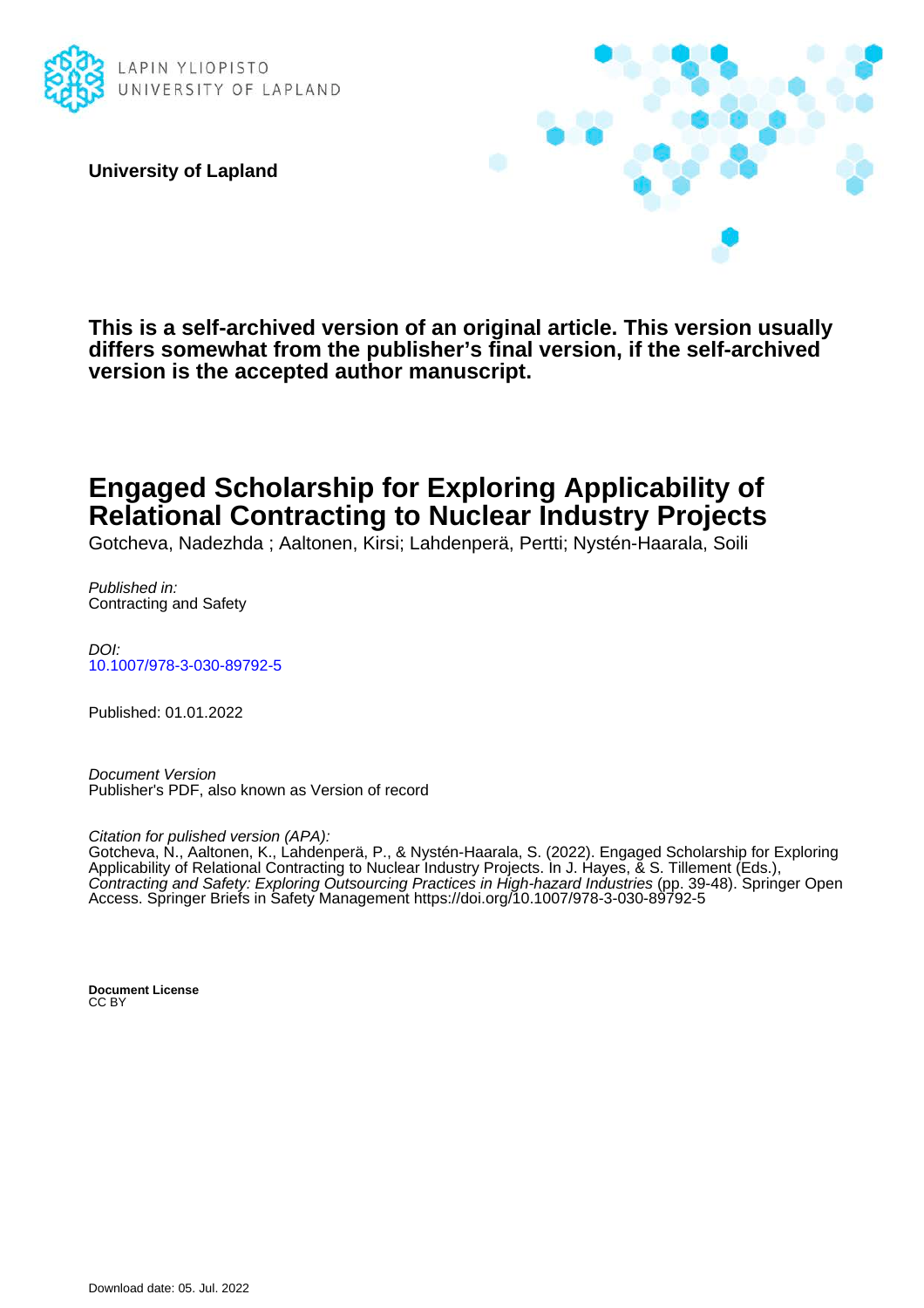## **Chapter 5 Engaged Scholarship for Exploring Applicability of Relational Contracting to Nuclear Industry Projects**



#### **Nadezhda Gotcheva, Kirsi Aaltonen, Pertti Lahdenperä, and Soili Nysten-Haarala**

**Abstract** We employed engaged scholarship as a research strategy for exploring the applicability of relational contracting in nuclear power projects. Insights from a series of workshops with nuclear industry practitioners in Finland indicated that although project alliancing is not a familiar contractual approach in the nuclear industry, the benefits of its implementation are increasingly recognised.

**Keywords** Relational contracting · Nuclear industry · Engaged scholarship · Finland · Project alliancing · Contracts

## **5.1 Introduction**

Complex projects are temporal multi-organisational entities, in which the participating actors pool, integrate and coordinate resources, efforts, capabilities and knowledge to fulfil a unique common objective. Ensuring that safety and quality requirements are properly understood and satisfied in a multinational, oftentimes interdisciplinary and dynamic project context is a demanding and long-term process. Cost and schedule overruns are recognised as common performance problems in large complex projects. According to the World Nuclear Industry Status Report (2019), at least 59% of the 46 reactors currently under construction globally are delayed. In Finland, there are two new nuclear builds: Olkiluoto 3 nuclear power plant (NPP) was supposed to be operational in 2009, and at the moment of writing this chapter, it is still in pre-operational stage, while Hanhikivi 1 NPP was originally planned to

N. Gotcheva (B) · P. Lahdenperä

VTT Technical Research Centre of Finland Ltd, Tampere, Finland e-mail: [Nadezhda.Gotcheva@vtt.fi](mailto:Nadezhda.Gotcheva@vtt.fi)

K. Aaltonen University of Oulu, Oulu, Finland

S. Nysten-Haarala University of Lapland, Rovaniemi, Finland

© The Author(s) 2022 J. Hayes and S. Tillement (eds.), *Contracting and Safety*, SpringerBriefs in Safety Management, [https://doi.org/10.1007/978-3-030-89792-5\\_5](https://doi.org/10.1007/978-3-030-89792-5_5)

39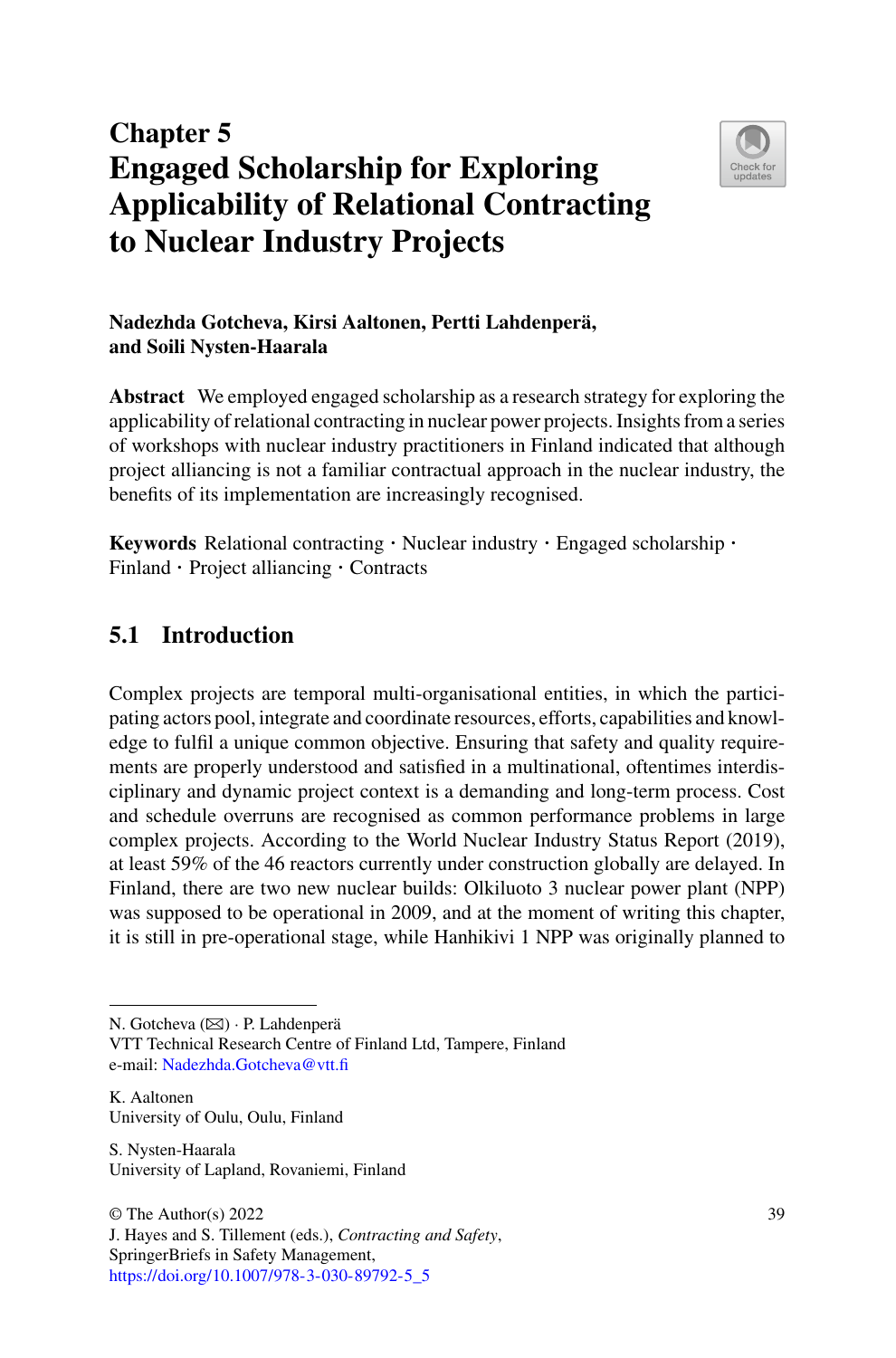produce electricity in 2024 and is currently planning to get a construction licence in 2021.

The World Nuclear Association recently highlighted the need to enhance collaborative or partnership approaches by indicating that standard contractual arrangements may not be sufficient to ensure that interests of key stakeholders are aligned, and appropriate procurement and project delivery models are needed to support collaborative ways of working [\[25\]](#page-9-0). Relational contracting has been actively implemented as a collaborative approach for handling the complex challenges experienced in inter-organisational project networks, for instance, in the infrastructure construction domain. However, relational contracting is still not a familiar approach in the nuclear industry.

This study was motivated by the need to explore the applicability of relational contracting and inter-organisational integration in complex nuclear industry projects in Finland. Our assumption is that integration of some best collaborative practices from the project alliance type of contracting to turnkey contracting could be beneficial for nuclear industry organisations. The research question was: *What are the possibilities of applying relational contracting to improve the performance of complex nuclear industry projects?* We explored the challenges and potential benefits that could be captured from applying relational contracting in nuclear industry projects.

#### **5.2 Contractual Approaches**

Traditionally, a *contract* is understood as a tool to safeguard one's own interests against the interests of other contracting parties. This classical approach is drawn from contract law, the simplified model for a contract which reflects the simple sale of goods (purchase contracts), in which the interests of the seller and the buyer mostly indeed contradict each other [\[16\]](#page-9-1). Since contracts bind in their original form, this approach leads to drafting contracts which safeguard the drafter in a potential legal dispute [\[10,](#page-9-2) [11\]](#page-9-3). Such an inflexible "hard approach" in contracting may, however, lead to official contracts, which are locked in a safe box in case of litigation together with a more flexible business practice where the hard contract is circumvented or ignored when contingencies appear [\[21\]](#page-9-4).

However, this is not the whole truth about contracting—not even in contract law. Freedom of contract is one of the main principles of contract law, which allows contracting parties to design their own agreement. Complex long-term contracts require a more sophisticated approach, for which a contract is not only a legal tool but also a tool for business cooperation [\[16\]](#page-9-1).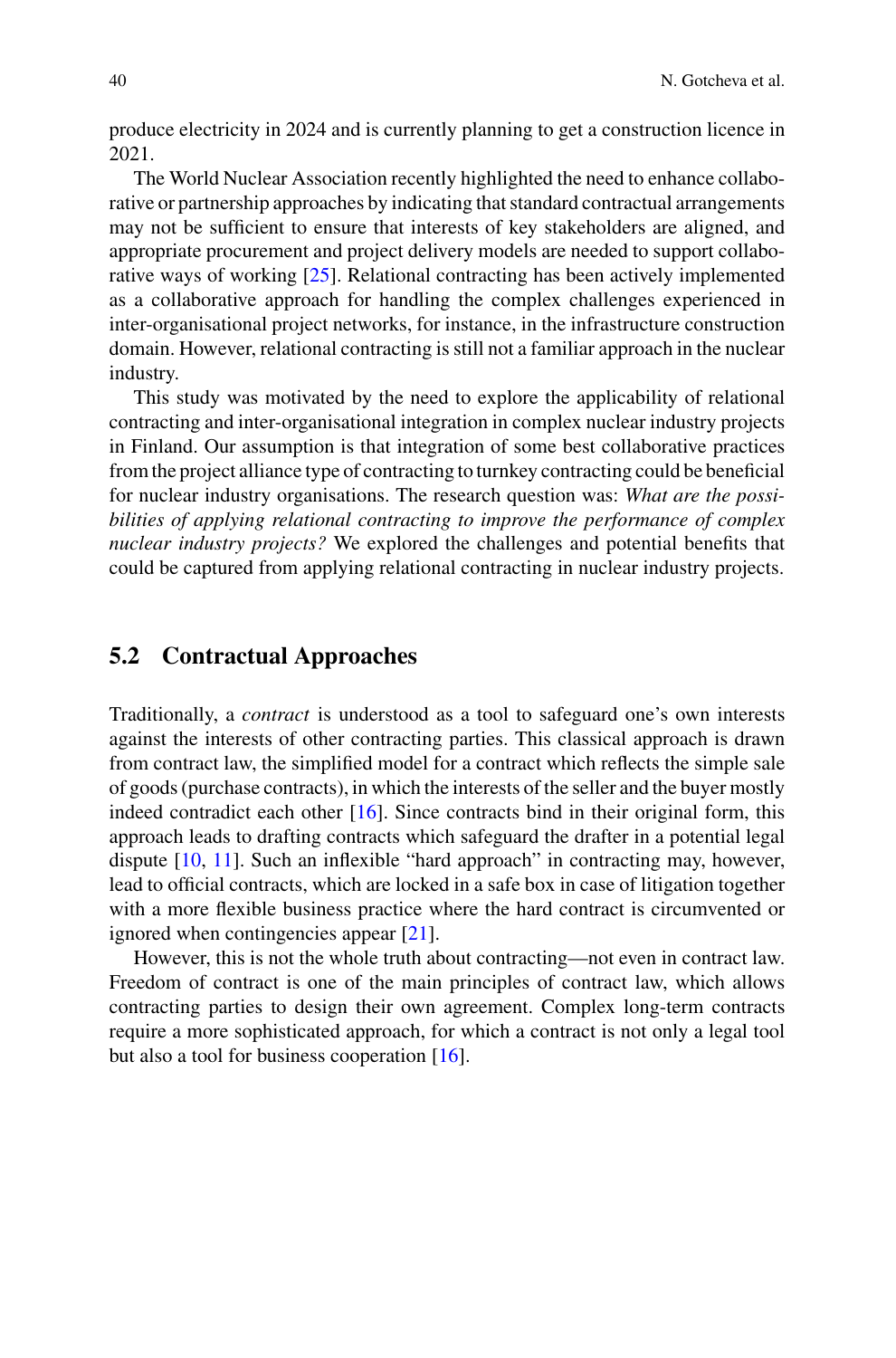## *5.2.1 Traditional Contractual Approaches in the Nuclear Industry*

The procurement and delivery models adopted by the nuclear power industry vary. Traditionally, three main contractual approaches have been employed for the construction of new nuclear power plants [\[20\]](#page-9-5): (1) *Turnkey or Engineering, Procurement, Construction (EPC)*: a single contractor/consortium of contractors takes the overall responsibility for the construction work and delivering a complete and functional plant to the customer. The vendor or consortium may subcontract elements of the project, which it is not able to supply itself; (2) in *split package or hybrid,* the overall responsibility is divided between a small number of contractors, each coping with a section of the plant. In more complex split packages, the overall responsibility for design and licencing and for integrating the various packages should be allocated to either the plant's owner or one of the main contractors to ensure that plant's systems work jointly properly; (3) *Multi-contract*: either in-house or more often an external architect/engineering (A/E) company is responsible for the overall design, licencing, inviting bids and selecting contractors for plant's systems, managing the actual construction work as well as for testing and commissioning. The more there are separate components, the more challenging the A/E coordinator's task will be. In all variations of 2 and 3, it is important that there is either one or only a few main responsible partners representing the whole complex project.

#### *5.2.2 Project Alliancing Approach*

Project alliancing, sometimes also referred to as integrated project delivery, is a project delivery method based on relational contracting and a relationship of trust between multiple parties [\[13\]](#page-9-6). The project parties assume joint responsibility for the design and construction of the project to be implemented through a joint organisation, share both positive and negative project risks, and observe the principles of information accessibility and open book accounting [\[12\]](#page-9-7). The contract does not specify duties per party, but it determines the tasks needed to complete the project and all contracting parties assume a full responsibility for their fulfilment.

Project alliancing includes strong incentives for developing best-for-project mindset and culture, unanimous decision-making and commitment to no-disputes. "We all sink or swim together" is a common motto used when referring to the way of working in a project alliance. Usually, key service providers are involved early in relation to the design process, while their capability and collaboration ability are important selection criteria. A joint development phase for the development of project solution and fixing of the target cost precedes the implementation phase.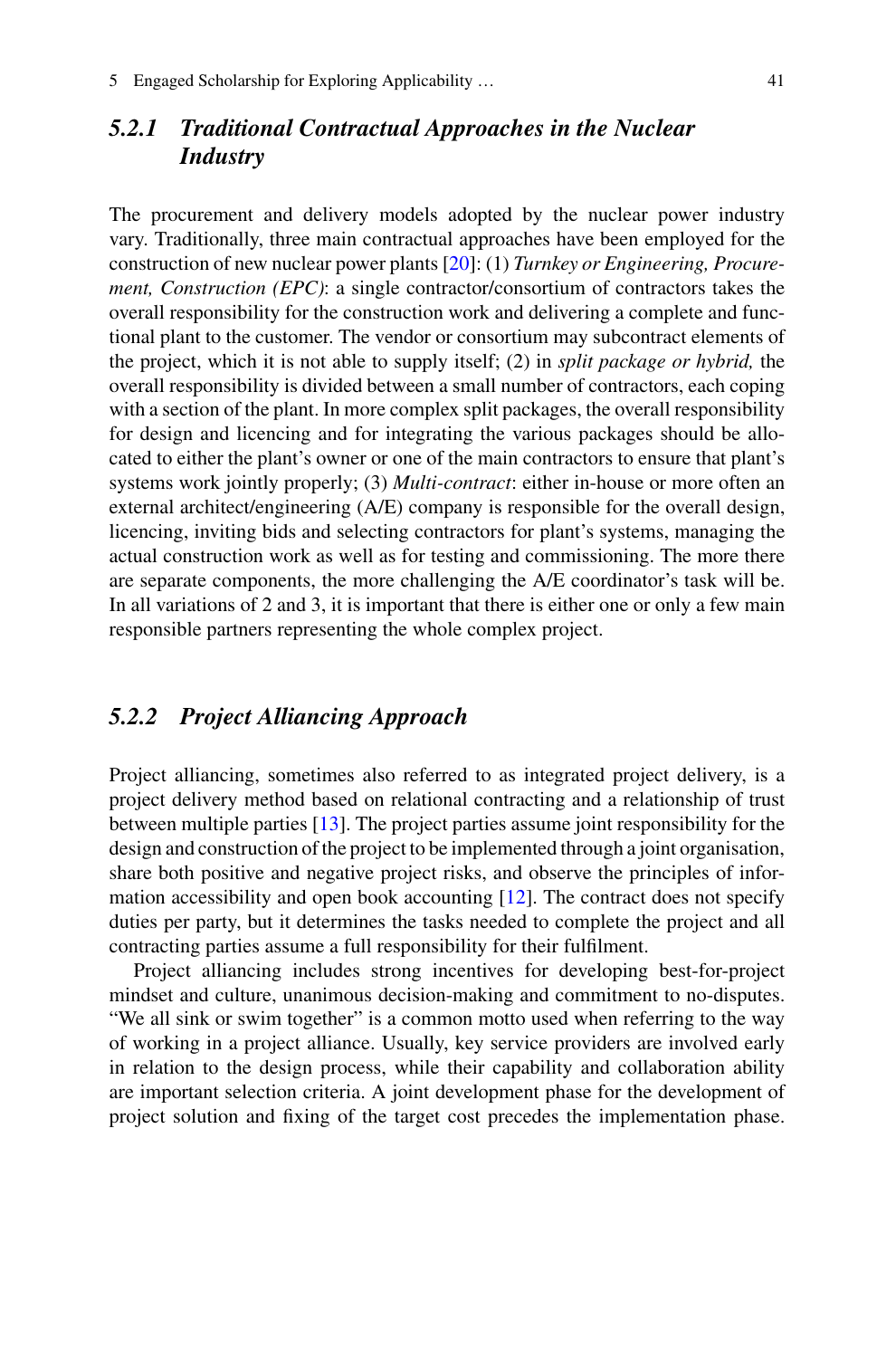Project alliances have so far been mostly applied in the infrastructure and construction domains. Australia has been in a leading position in the development and introduction of the system [\[5,](#page-9-8) [23\]](#page-9-9), which is used in other countries as well, with Finland being a forerunner as a country implementing "the pure" Australian approach [\[14\]](#page-9-10).

Experiences in project alliancing have been mainly positive and belief in the excellence of the system is strong in general. However, an alliancing approach is not suitable for all projects. The Australian national guidelines [\[4\]](#page-8-0) instruct that: first, this approach is suitable for high value projects due to the high initial start-up management costs; and second, it is a question of a challenging and risky project, when risks cannot be adequately defined prior to tendering, the cost of transferring risks is prohibitive in the prevailing market conditions, or a collective approach to assessing and managing risk will produce a better outcome. Some criticism of the "pure" Australian approach to project alliancing has also been presented [\[6\]](#page-9-11).

#### *5.2.3 A Legal Perspective to Relational Contracting*

The term "relational contracting" is drawn from Stewart Macauley's famous article from the 1960s, in which he empirically proved how businessmen in Wisconsin made contracts based on trust. According to Macaulay, contractual relations are more important than legal contracts "signed and sealed" [\[14\]](#page-9-10). Alliance contracts are typical relational contracts because they require creating and maintaining trust between the parties [\[2,](#page-8-1) [23\]](#page-9-9). From a legal perspective [\[19\]](#page-9-12), these contracts represent "soft contracting", which can be seen as the opposite to hard contracting (Fig. [5.1\)](#page-4-0). Since most contracts include both hard and soft elements, this should not be seen as a dichotomy. For example, contracts in the nuclear industry typically include a lot of hard elements, such as mandatory safety regulations. However, strong safeguarding elements are often based on mutual cooperation.



<span id="page-4-0"></span>**Fig. 5.1** Hard and soft contracting (adapted with permission from [\[18\]](#page-9-13))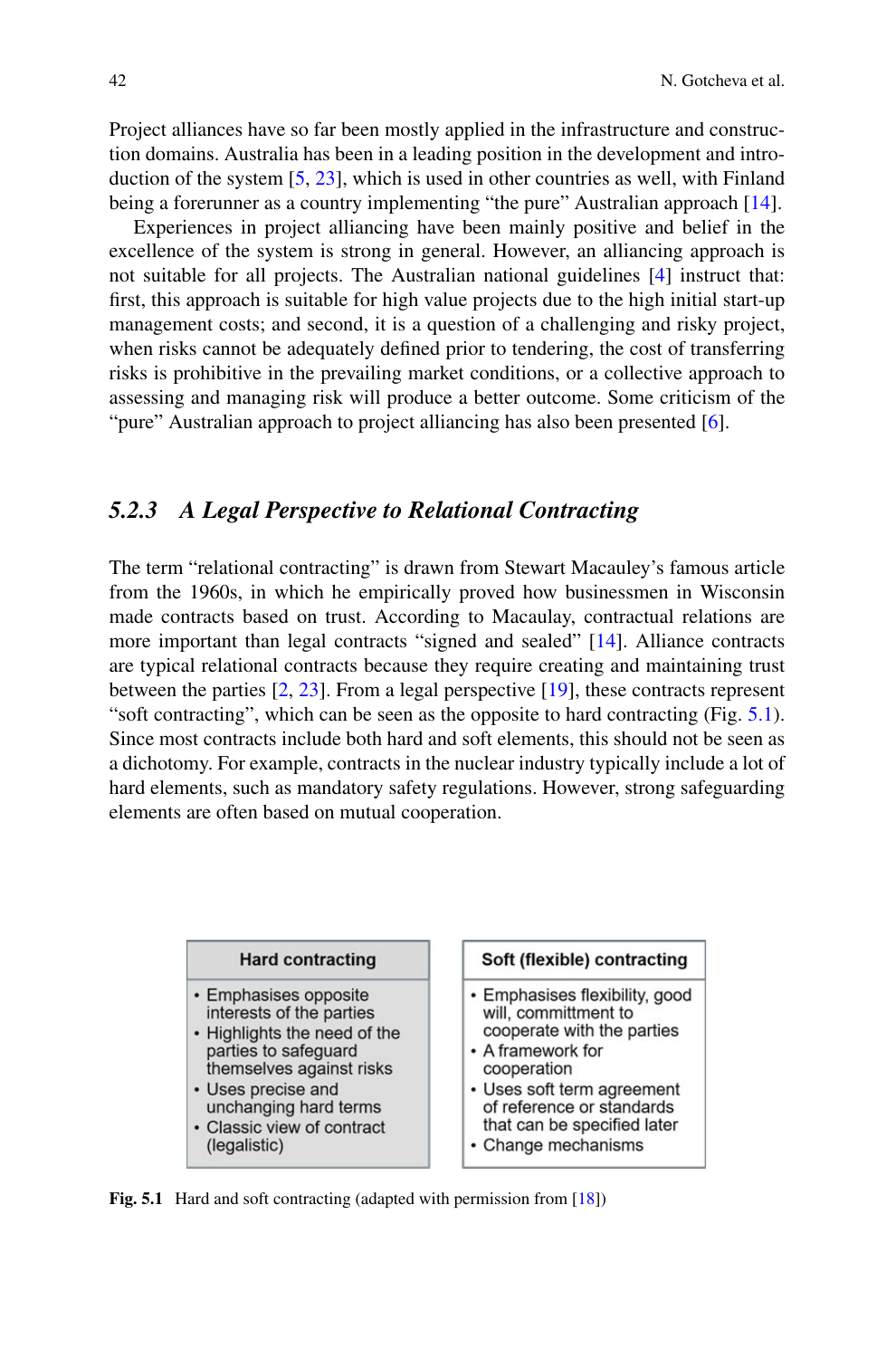The classic, legalistic view approaches contracts through disputes (cases), which have been decided in courts. However, over the last two decades, proactive law has suggested that academic contract law should also focus on contracts from an *ex ante* perspective, approaching contracts as tools for enabling business. Instead of focusing on past disputes, proactive lawyers prefer to prevent problems from arising or solve them creatively before they escalate into legal disputes [\[8,](#page-9-14) [9\]](#page-9-15). This is not done by safeguarding for every possible risk with precise, unchanging stipulations but creating and maintaining trust between contracting parties. This approach returns contracts to businesspeople, who are the real owners of contracts [\[15\]](#page-9-16), and supports building a collaborative climate and relations and thus advances the use of relational contracting [\[1\]](#page-8-2).

A contract can advise in communicating between different professionals participating in the implementation. It can function as a tool for coordinating and assigning roles and responsibilities of participants. It is a guidance in changing circumstances, and definitely, a contract should create value for the parties [\[17\]](#page-9-17).

In the nuclear industry, safeguarding against potential accidents definitely is a major part of contracting. However, communicating to prevent things going wrong is certainly as important as stipulations on safeguarding rules. Locks and threats do not prevent risks without good communication to ensure that people know what they are expected to do. Soft elements from alliance contracts could turn a nuclear project into a joint project, in which benefits and costs are shared. If it is in everybody's interest to benefit and complete the project effectively on time, they all invest in cooperation and maintaining trust. Thus, sharing costs and benefits has a safeguarding function as well. The *no claim-no blame* clause, which lawyers often criticise, is a tool in creating and maintaining a team and an atmosphere of cooperation. With this clause, contracting parties agree not to take disputes before court or even arbitration. All disagreements should be agreed between the parties themselves with joint decisions. However, this clause cannot prevent litigation in the case of gross negligence. Therefore, soft elements replicated from alliance contracts alone can only strengthen nuclear projects by motivating all the key participants for reaching joint objectives in an atmosphere of cooperation and mutual trust. In the case of alliancing, the core is joint risk and liability, which aligns the interests of the contracting parties, and the no claim clause is a kind of a "cherry on top".

#### **5.3 Method**

As a methodological approach, *engaged scholarship* refers to collaborative engagement of academics and practitioners. This engagement is characterised as "a relationship that involves negotiation and collaboration between researchers and practitioners in a learning community; such a community jointly produces knowledge that can both advance the scientific enterprise and enlighten a community of practitioners" [\[23,](#page-9-9) p. 7]. Engaged scholarship points to the reciprocal relationship between academics and practitioners in terms of bridging the knowledge gap, and different types of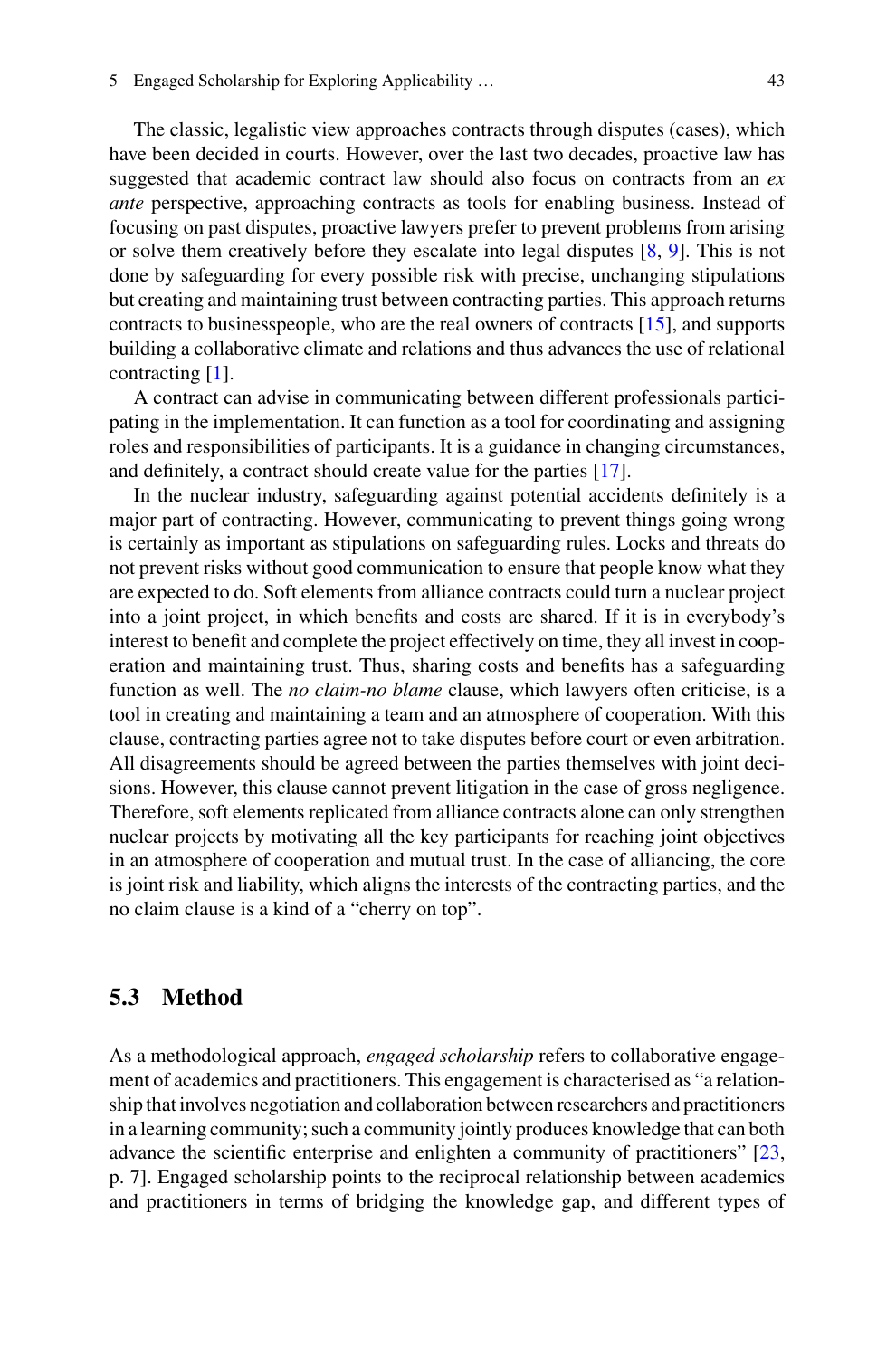reciprocity have been identified in project research contexts [\[7,](#page-9-18) [22,](#page-9-19) [24\]](#page-9-20). The "Scandinavian tradition of engaged scholarship" is characterised by investing a substantial amount of time in collaborating with industry partners and communicating results specifically to practitioners [\[22\]](#page-9-19).

We designed and conducted a series of workshops in the Finnish nuclear domain to explore the possibilities of relational contracting in nuclear industry projects. We invited nuclear industry practitioners—representatives from the nuclear industry companies and the regulator in Finland—to the workshops. One of the workshops was international and cross-industrial, aiming at sharing insights from experiences with project alliancing and management of complex construction projects in Finland, Australia and the UK. The workshops collaboratively engaged researchers and practitioners from the industry and the regulator in discussing the possibilities of applying relational contracting to improve the performance in complex nuclear industry projects in Finland.

#### **5.4 Results**

Key insights from the workshops series in terms of potential benefits and challenges for applying relational contracting are presented as an illustration of engaged scholarship for exploring the applicability of this contractual approach to the nuclear industry. Regarding project alliancing and its application in the nuclear industry in Finland, it was highlighted by practitioners that in this industry it is very important for the actors to have independence, clear lines of responsibility and well-defined liability to ensure that the actors' roles do not become mixed. This relates to the fact that, in the nuclear industry, the licensee is responsible for safety. For example, the licensee needs to independently verify documentation prepared by other parties; yet, it was acknowledged that open communication, good relations and collaboration in the project are of utmost importance.

The practitioners considered it as very important to facilitate collaborative working on projects, and the safety regulator representatives particularly reflected on their role in promoting collaboration. One of the discussion points was how the current Finnish regulatory guides on nuclear safety promote or restrict a collaborative working mode in projects.

Co-locational collaborative project spaces that would enable inter-organisational collaborative working in the same physical space were considered as an interesting approach that would potentially facilitate knowledge sharing, collaborative practices and inter-organisational coordination. The safety regulator also saw this as a promising avenue to facilitate a relational orientation in everyday work but expressed concerns over confidentiality issues in co-locational spaces. The potential for the safety authority representatives to work in the same co-locational space was also discussed but challenges were seen to be related to this kind of arrangement due to the regulator's independent role. The practitioners, however, considered the benefits of the co-locational space to crystallise in the improved transparency and visibility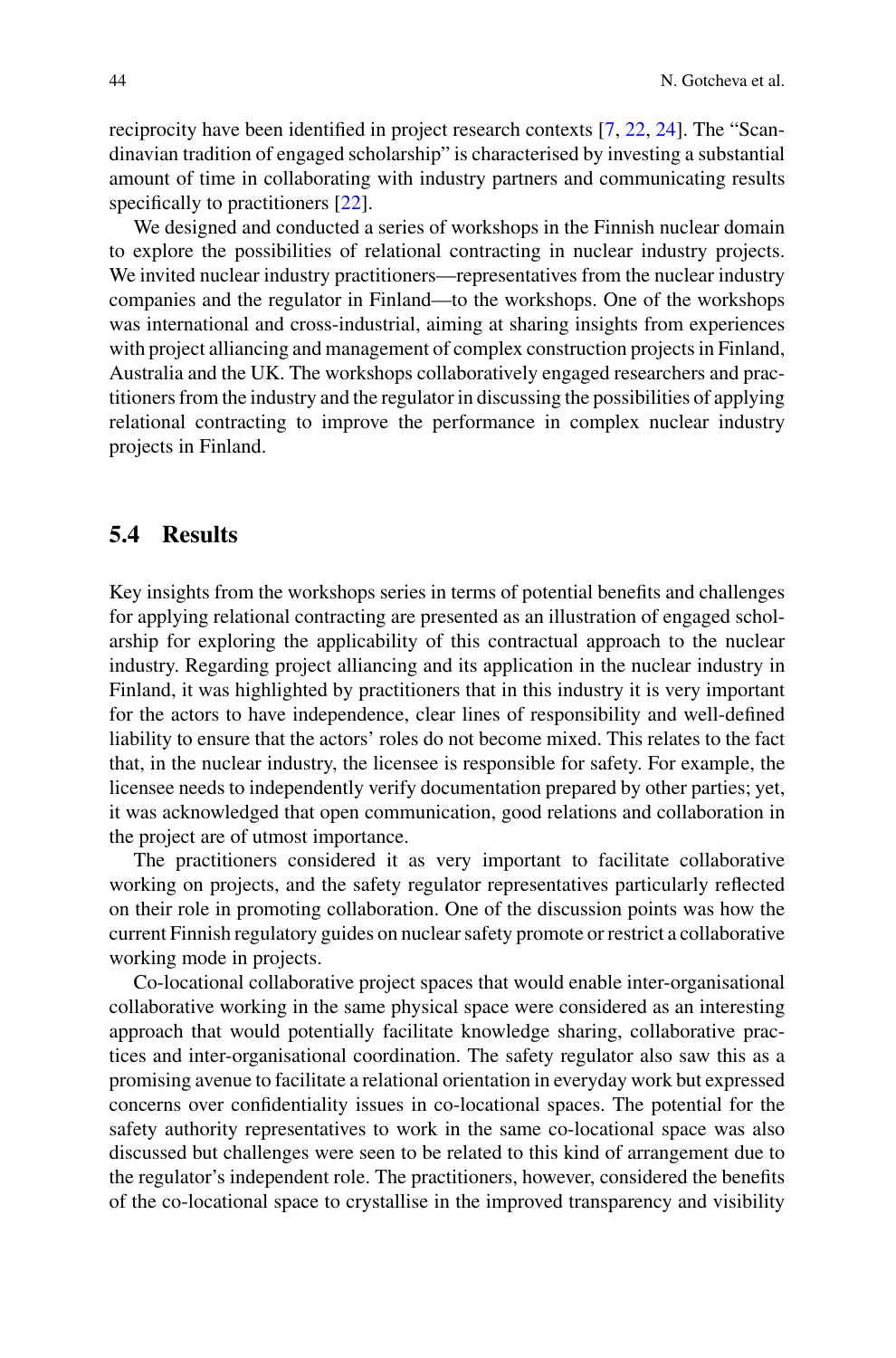of the work of others, as well as the increasing relational capital and trust among the project participants when they are working in the same premises.

The cultural diversity of the project participants was also a recurrent theme in the workshops. Although cultural diversity was considered to bring value to the project, cultural distance was seen to weaken the practical possibilities for relational contracting and collaboration. One reason for this was that different parties may have different understandings of what relational contracting and collaboration means in practice. This may also favour a strong impetus toward traditional contracting and safeguarding of issues as this is the practice that the parties are used to.

It was also brought up that the nuclear industry, as a highly regulated industry, has a strong controlling approach in terms of ensuring nuclear safety, preoccupation with failure and a tendency to view issues through the perspective of risks instead of opportunities. This, in turn, may favour the use of traditional contracting solutions and limit flexibility instead of using relational contracting approaches that emphasise more value co-creation and joint co-operation. The transformation towards the use of relational contracting is then also a significant institutional change effort which requires a lot of institutional work and questioning of the fundamental values shared by the industry actors. As practitioners noted, it is easier to talk about the need for collaboration in theory than to actually implement it in practice.

Practitioners also showed interest towards integrating some of the collaborative practices into traditional contracts and projects, introducing then some kind of hybrid contractual solutions that would support collaboration in practice. One potential area related to this was the introduction of bonus schemes and reward structures to the contracts that would motivate parties to share information, instead of a focus on penalty culture and sanctions in the contracts. Practitioners expressed concerns over the situation where the contracts do not encourage parties to share information in order to safeguard themselves and were considering solutions for improving, e.g. through statements on proactive information sharing and commitment toward that kind of culture.

The limitations of the current practice of turnkey contracting were recognised, too: for ensuring nuclear safety, in practice, the owner or licensee has to do more than formally required in the contract by supporting the contractor's duties. Especially when the suppliers are not very familiar with the local regulatory requirements, collaboration between actors needs to be intensified to ensure timely and proper understanding of the challenges and availability of information to support decisionmaking and delivery of high-quality safety documentation. If suppliers are not used to working according to rigorous regulatory requirements, this could make nuclear projects unattractive or even risky for them.

Regarding project alliancing and its joint liability, it was discussed that collaboration and risk sharing may encourage suppliers to tender since this delivery form creates favourable conditions for trust building and shared learning while mitigating the risks for suppliers. Flexible contractual approaches offer more room for adaptability in changing the project's goals/objectives. They set conditions for discussing and agreeing with suppliers, and offer novel ways to consider the suppliers' role in the project. All in all, it was recognised by the practitioners that relational contracting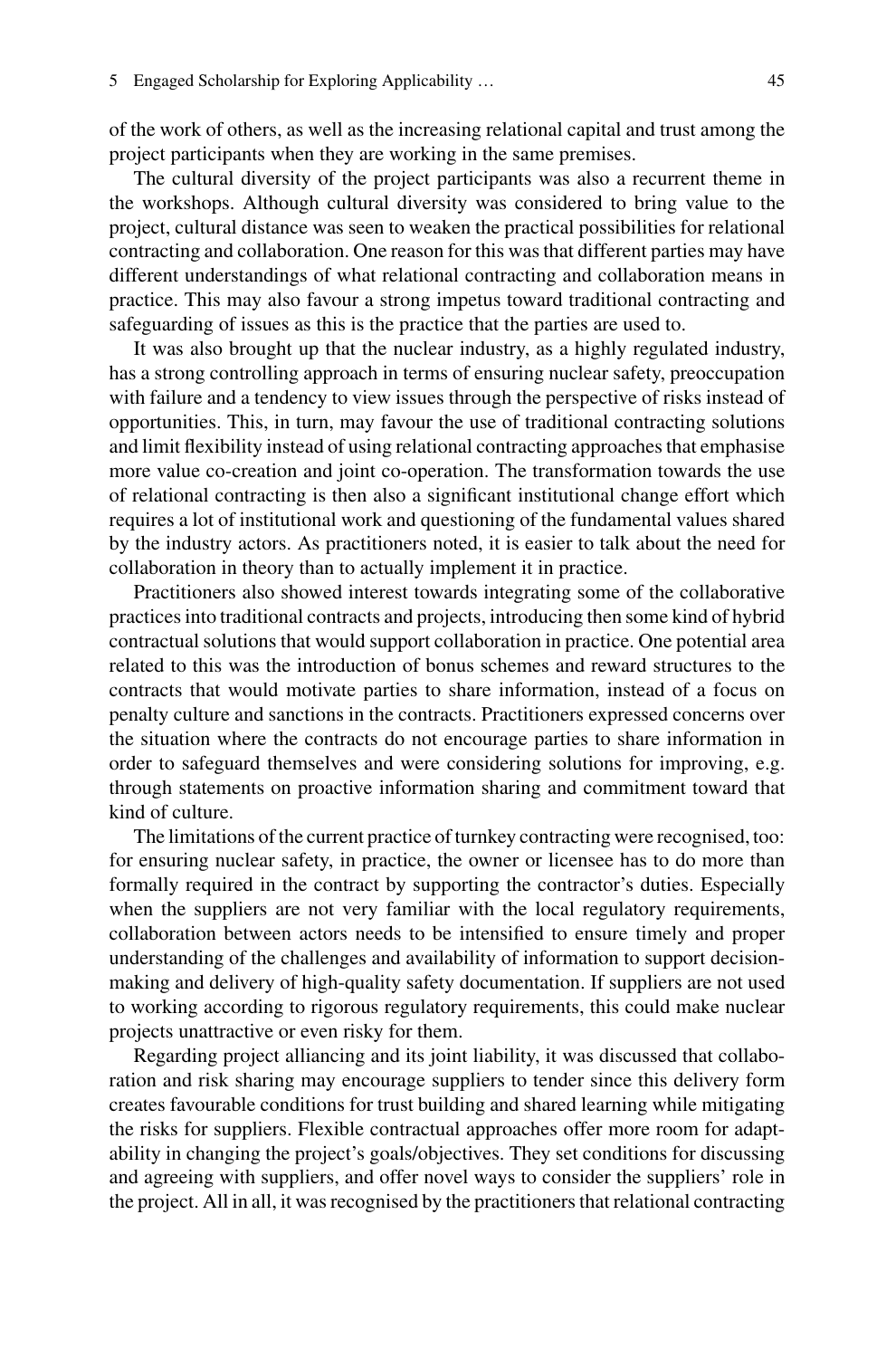may bring benefits for overall performance of nuclear projects, and its application can be flexible too: for instance, relational contracting could be considered in subsections of a project with specific/strategic suppliers and not necessarily applied at the level of the overall project.

#### **5.5 Conclusion**

Large complex nuclear industry projects present significant managerial challenges as they seek to ensure a shared understanding of safety, develop common goals and achieve a good safety culture among the temporary network of participating organisations. Recent evidence from complex project research indicates that contractual approaches that promote the development of relational capital and trust-based social norms among project members are the most effective approaches to ensure the success of such projects [\[3\]](#page-8-3).

In this chapter, we utilised engaged scholarship as a collaborative inquiry between academics and practitioners to explore applying relational contracting for improving project performance in the nuclear domain. EPC or turnkey contracting has been the traditional model used by the nuclear energy industry globally, which shapes a sort of path dependency and leaves little room for innovative contractual solutions. Yet, this study indicates that attitudes are changing and possibilities to improve the overall performance of nuclear projects via collaborative arrangements of relational contracting are increasingly being considered. Relational and proactive contracting approaches can be used side by side with more traditional approaches in the nuclear industry. Good relations between project actors are beneficial for preventing and mitigating dispute risks and misunderstandings and thus have implications for safety performance.

**Acknowledgements** The authors are grateful to participants of the series of workshops, organised as a part of project "Management principles and safety culture in complex projects" (MAPS), funded under SAFIR, the Finnish Research Program on Nuclear Power Plant Safety 2015–2018.

#### **References**

- <span id="page-8-2"></span>1. T.D. Barton, *Preventive Law and Problem Solving: Lawyering for the Future* (Vandepal Publishing, Lake Mary, 2009)
- <span id="page-8-1"></span>2. D. Campbell, D. Harris, Flexibility in long-term contractual relationships: the role of cooperation. Lean Constr. J. **2**, 5–29 (2005)
- <span id="page-8-3"></span>3. M. Chakkol, K. Selviardis, M. Finne, The governance of collaboration in complex projects. Int. J. Oper. Prod. Manag. **38**(4), 997–1019 (2018)
- <span id="page-8-0"></span>4. Department of Infrastructure and Regional Development,*National Alliance Contracting Guidelines: Guide to Alliance Contracting*, Australian Government, Department of Infrastructure and Regional Development, Canberra, Australian Capital Territory, 2015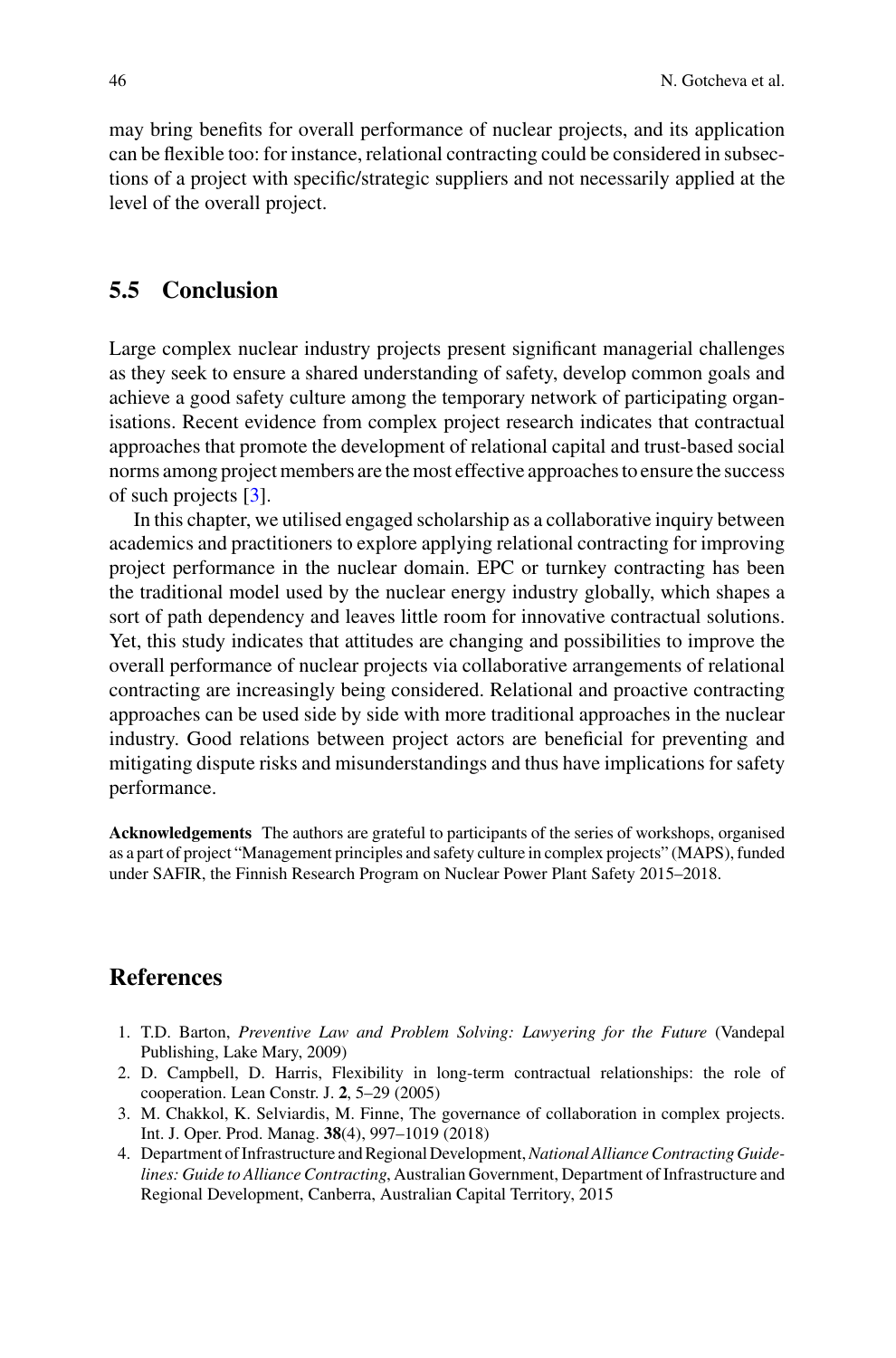- 5 Engaged Scholarship for Exploring Applicability … 47
	- 5. Department of Treasury and Finance, *Project Alliancing: Practitioners' Guide*, Department of Treasury and Finance, Melbourne, Victoria, 2006
- <span id="page-9-11"></span><span id="page-9-8"></span>6. Department of Treasury and Finance, *In Pursuit of Additional Value: A Bench-marking Study into Alliancing in the Australian Public Sector*, Department of Treasury and Finance, Melbourne, Victoria, 2009
- <span id="page-9-18"></span>7. J. Geraldi, J. Söderlund, Project studies and engaged scholarship: directions towards contextualized and reflexive research on projects. Int. J. Manag. Proj. Bus. **9**(4), 767–797 (2016)
- <span id="page-9-14"></span>8. H. Haapio, Business success and problem prevention through proactive contracting. Scand. Stud. Law, Proactive Approach **49**, 21–34 (2006)
- <span id="page-9-15"></span>9. H. Haapio, *Next Generation Contracts: A Paradigm Shift* (Lexpert, Helsinki, 2013)
- <span id="page-9-2"></span>10. A. Hurmerinta-Haanpää, S. Viding, The functions of contracts in interorganizational relationships: a contract expert's perspective. J. Strateg. Contracting Negotiat. 1–21 (2019)
- <span id="page-9-3"></span>11. J. Kujala, S. Nysten-Haarala, J. Nuottila, Flexible contracting in project business. Int. J. Manag. Proj. Bus. **8**(1), 92–106 (2016)
- <span id="page-9-7"></span>12. P. Lahdenperä, A longitudinal view of adopting project alliancing: case Finland, in *10th Nordic Conference on Construction Economics and Organization, Emerald Reach Proceedings Series, Vol. 2,* Emerald Publishing Limited, ed. by I. Lill, E. Witt, pp. 129–136 (2019)
- <span id="page-9-6"></span>13. P. Lahdenperä, Making sense of the multi-party contractual arrangements of project partnering, project alliancing and integrated project delivery. Constr. Manag. Econ. **30**(1), 57–79 (2012)
- <span id="page-9-10"></span>14. S. Macaulay, Non-contractual relations in business: a preliminary study. Am. Sociol. Rev. **28**(1), 55–67 (1963)
- <span id="page-9-16"></span>15. J. Nuottila, Dissertation, Flexibility in agile contracts: Contracting practices and organisational arrangements. Acta Universitatis Ouluensis C Technica 726 (2019)
- <span id="page-9-1"></span>16. S. Nysten-Haarala, *Long-Term Contract: Contract Law and Contracting* (Finnish Lawyers' Publishing, Helsinki, 1998)
- <span id="page-9-17"></span>17. S. Nysten-Haarala, Why does contract law not recognize life-cycle business? Mapping of challenges for future empirical research, in *Corporate Contracting Capabilities, Conference Proceedings and Other Writings, Vol. 21*, University of Joensuu Publications in Law, ed. by S. Nysten-Haarala, Joensuu (2008)
- <span id="page-9-13"></span>18. S. Nysten-Haarala, J. Kujala, J.K. Aaltonen, Ketterät menetelmät julkisissa hankinnoissa. Liikejuridiikka **2**, 54–82 (2020)
- <span id="page-9-12"></span>19. S. Nysten-Haarala, N. Lee, J. Lehto, Hard and soft contracting, the human side of project business, in *IPMA World Congress Helsinki*, ed. by K. Kähkönen, A. S. Kazi, M. Rekola, 205–220 (2009)
- <span id="page-9-5"></span>20. Organisation for Economic Co-operation and Development Nuclear Energy Agency, *Nuclear New Build: Insights into Financing and Project Management*, OECD NEA No. 7195, Organisation for Economic Co-operation and Development, Nuclear Energy Agency, 2015
- <span id="page-9-4"></span>21. L. Poppo, T. Zenger, Do formal contracts and relational governance function as substitutes or complements? Strateg. Manag. J. **23**, 707–725 (2002)
- <span id="page-9-19"></span>22. J. Simonsen, A concern for engaged scholarship: the challenges for action research projects. Scand. J. Inf. Syst. **21**(2), 111–128 (2009)
- <span id="page-9-9"></span>23. A.H. Van de Ven, *Engaged Scholarship: A Guide for Organizational and Social Research* (Oxford University Press on Demand, Oxford, 2007)
- <span id="page-9-20"></span>24. A. van Marrewijk, N. Dessing, Negotiating reciprocal relationships: practices of engaged scholarship in project studies. Int. J. Project Manage. **37**, 884–895 (2019)
- <span id="page-9-0"></span>25. World Nuclear Association, *Lesson-learning in Nuclear Construction Projects, April, Report No. 2018/002*, [https://world-nuclear.org/getattachment/e9c28f2a-a335-48a8-aa4f-525471a67](https://world-nuclear.org/getattachment/e9c28f2a-a335-48a8-aa4f-525471a6795a/REPORT-Lesson-learning-in-Nuclear-Construction.pdf.aspx) 95a/REPORT-Lesson-learning-in-Nuclear-Construction.pdf.aspx (2018)